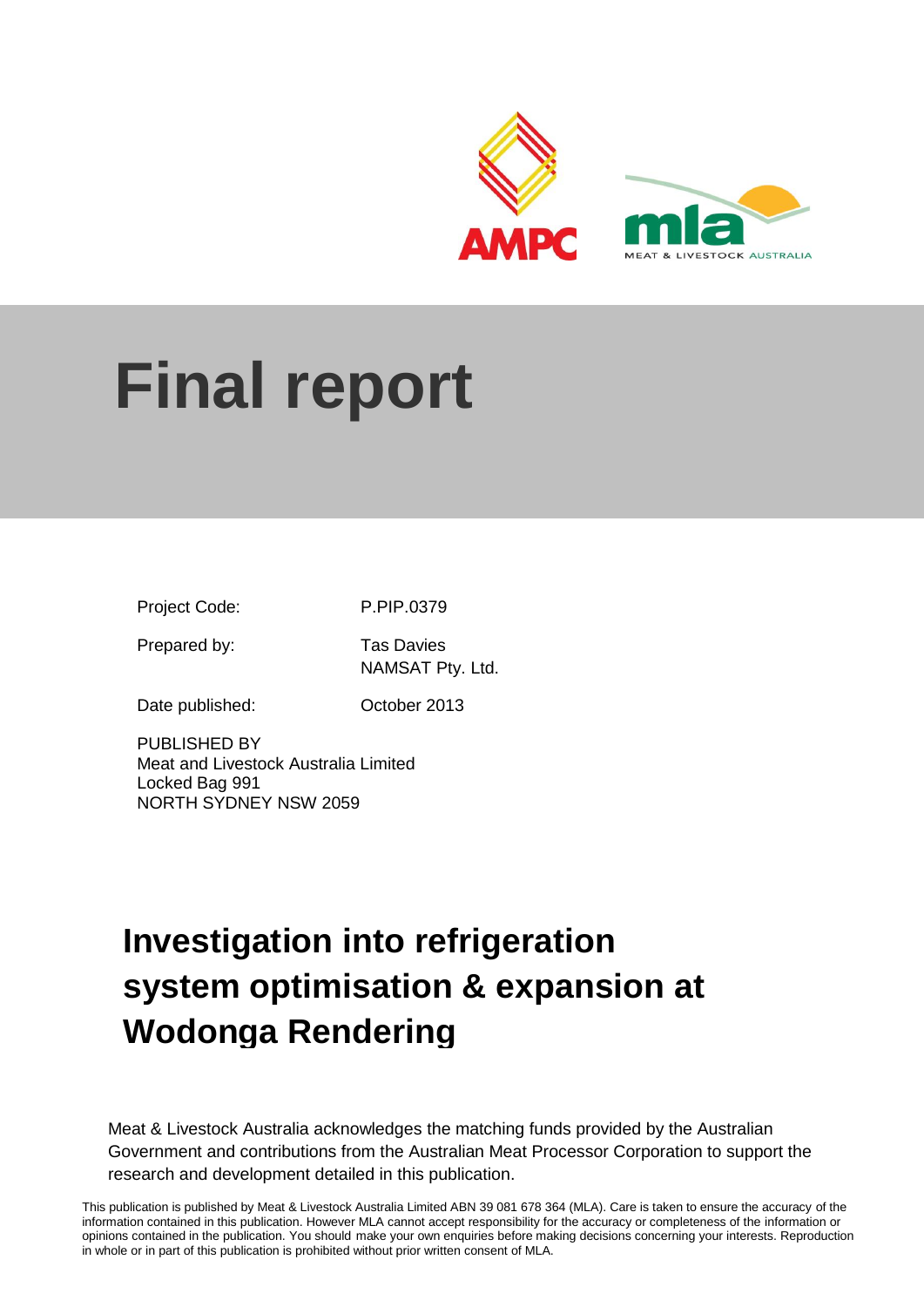#### **Abstract**

<span id="page-1-0"></span>Wodonga Abattoirs engaged Minus40 and Namsat Systems Accounting to work with their refrigeration contractors and engineers on this project. After data capture and analysis Minus40 undertook project scoping of refrigeration upgrade options. This included, looking at the greatest opportunity for savings in energy and carbon emissions against capital expenditure required and provide an Energy Efficiency Opportunities Report. This report provided input into application for Grant Funding under the Clean Technology Investment Program. Pre and post production levels and energy usage was calculated and forecast to provide unit cost improvements due to energy efficiencies. This will provide up to 2MW of electricity to the plant that has a lower carbon emission factor than grid supplied electricity. The spread sheet tool developed could be used by abattoirs to quickly assess refrigeration energy efficiency opportunities within their plants.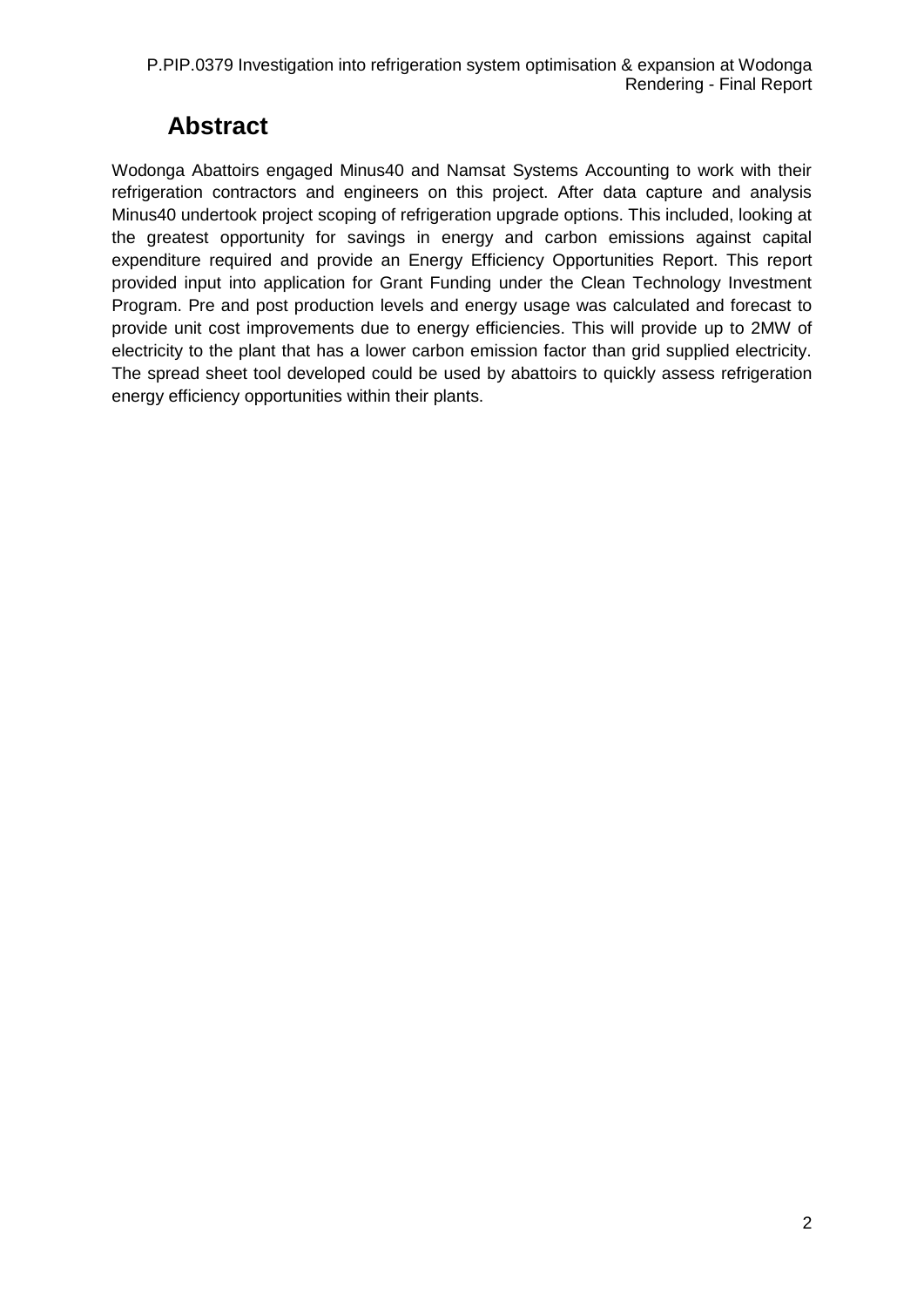#### **Executive Summary**

<span id="page-2-0"></span>The specific report for Wodonga Rendering produced by Minus40 was endorsed by management and used to make an application for CTIP funding. The CTIP application is attached for MLA's information. As of today the application has been put on hold by AusIndustry subject to instructions from the new government on the future of the program. This application used a combination of energy efficiency opportunities available to Wodonga Rendering including the implementation of Plate Freezers. The Plate Freezers although superior in Energy Efficiency to Blast Freezers were not in the top 10 factors for energy efficiency and correspondingly are not contained in the spread sheet tool. The Plate Freezers benefits of labour cost savings, quicker cycle times, higher quality carton presentation and stowage, etc. were critical in the investment decision and not reliant on energy efficiency in itself.

The Final Milestone was the design and development of the Energy Efficiency Spread sheet Tool. This was developed through analysing data collected at many abattoir plants and statistically analysing the factors impacting energy efficiency/capital costs in regards to refrigeration plant at those sites. Factors that had a high correlation in energy efficiency along with a significant potential saving against the capital cost required to implement were determined. This research determined the key energy efficiency opportunities for refrigeration plant. These factors were then listed as 10 questions, along with electrical usage, cost per kWh and tonnage of Hot Carcase Weight Production. These inputs provide a resulting range of:

- 1. Refrigeration plant power consumption (RPPC)
- 2. Potential viable savings expressed as % reduction in RPPC, MWh/year and \$/year in savings
- 3. Upfront capital cost to implement these savings
- 4. A payback time range in years

These results are not a highly accurate measurement but provide a "ball-park" indication for the quantum of savings achievable. They give management a quick view of energy efficiency opportunities in terms of savings, capital cost to implement and paybacks. If these potential savings and corresponding capital costs are to be verified then a site-specific plant energy audit should be undertaken as a next step.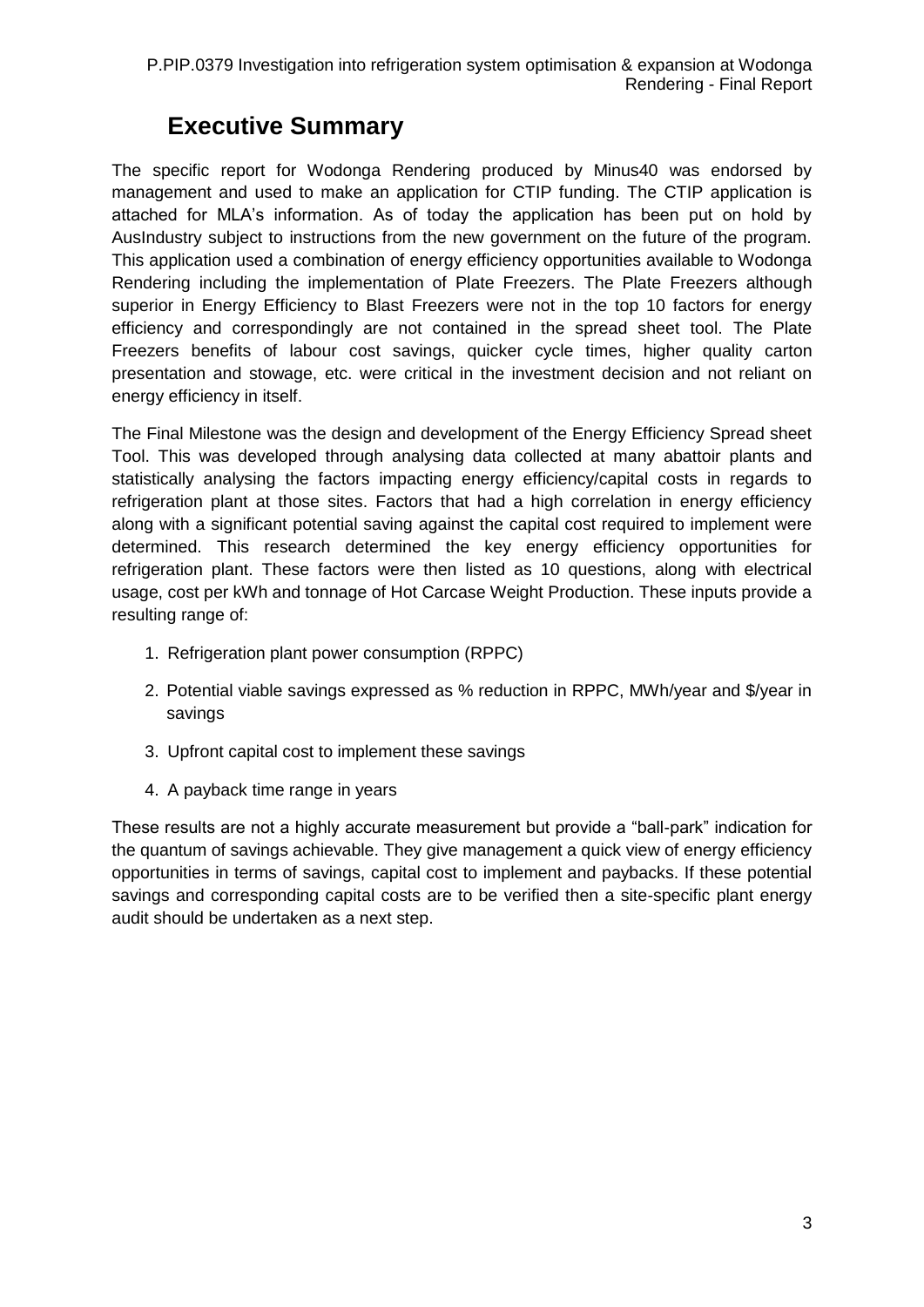## <span id="page-3-0"></span>**Contents**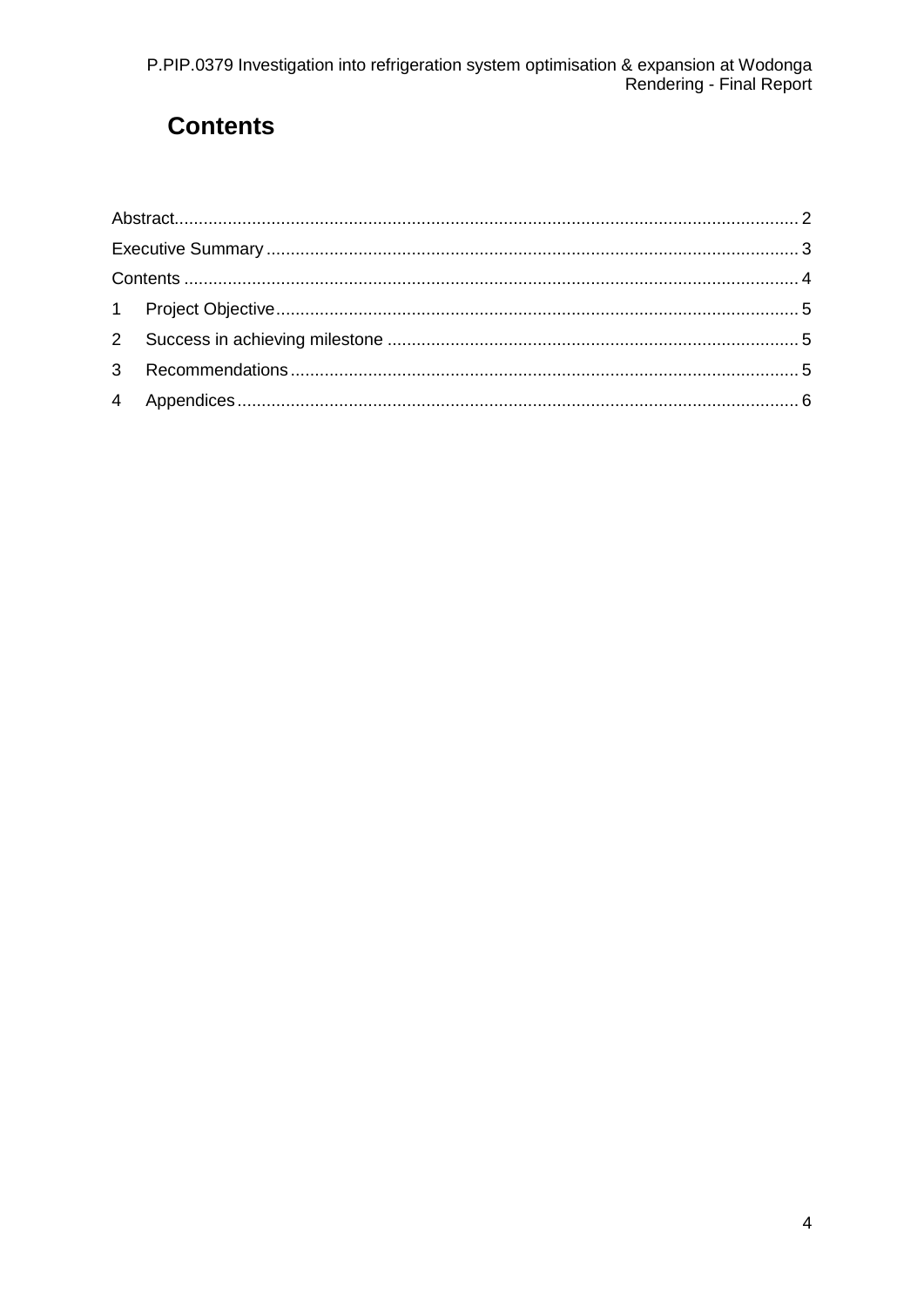## <span id="page-4-0"></span>**1 Project Objective**

The objective of the project was to identify energy saving opportunities for the existing refrigeration system, in addition to determine the most operationally efficient design (taking into account refrigeration efficiencies in regards to energy, operations, quality and flexibility requirements) for the proposed refrigeration system expansion. This was achieved by

- Detailed measurement of current energy usage at the site level and also the refrigeration system
- Detailed modelling of energy efficiency opportunities for the current refrigeration system
- Full technology options appraisal for the proposed plant upgrade
- Develop a calculator (spread sheet) tool that will allow any plant to model their current and projected refrigeration technology

## <span id="page-4-1"></span>**2 Success in achieving milestone**

All milestones have been achieved successful.

A simple but powerful spread sheet tool has been developed that allows abattoir sites to quickly estimate possible energy efficiency savings from their refrigeration plant.

### <span id="page-4-2"></span>**3 Recommendations**

MLA publish and promote the spread sheet tool for use by Abattoirs so that they can quickly assess refrigeration energy efficiency opportunities.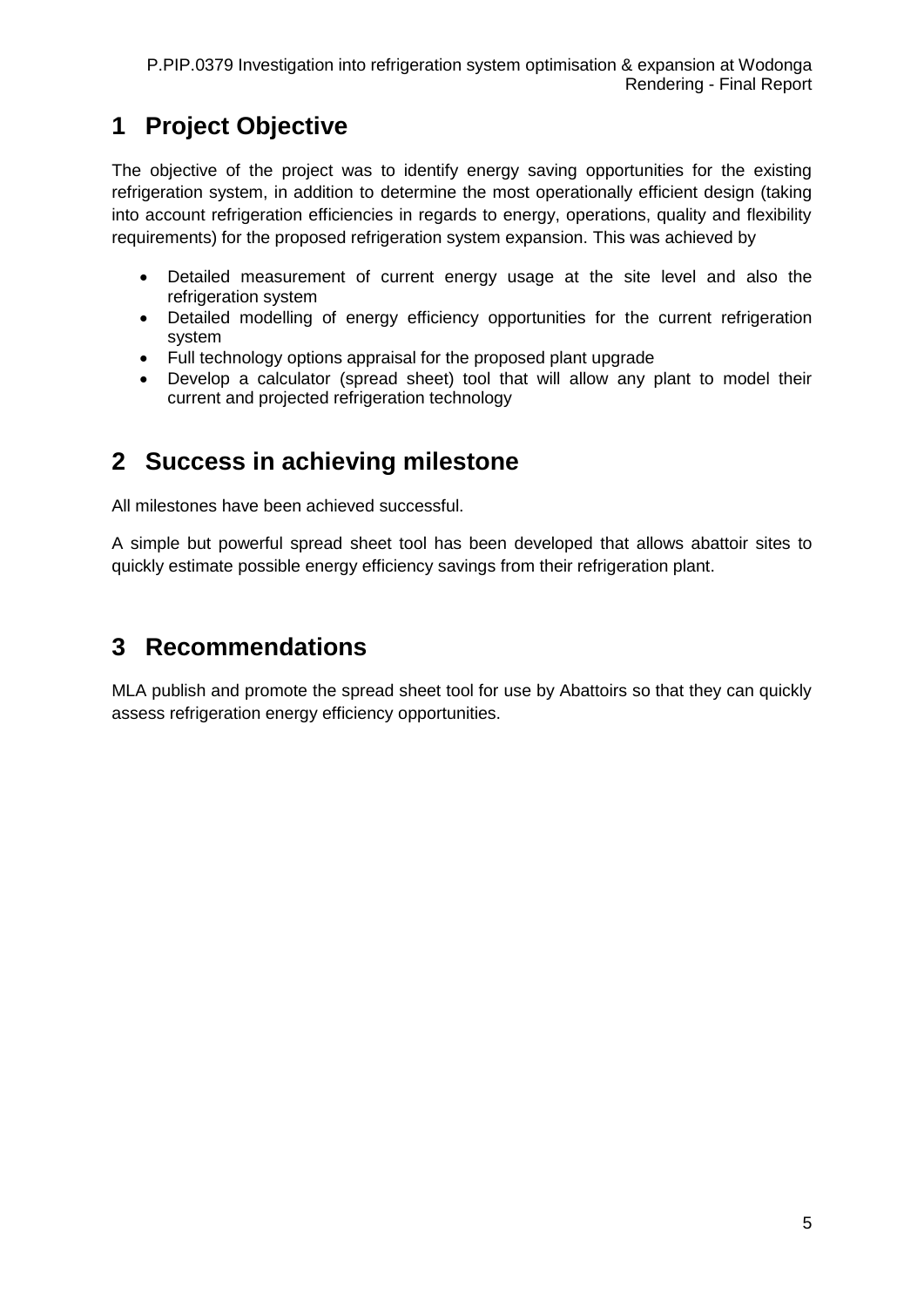#### <span id="page-5-0"></span>4 Appendices

1. CTIP Application (excluding supporting attachments)

Form Downloaded at: 02/05/2013 09:39:50





#### CLEAN TECHNOLOGY INVESTMENT PROGRAM AND CLEAN **TECHNOLOGY FOOD AND FOUNDRIES INVESTMENT PROGRAM -APPLICATION FORM**

#### Who should complete the Application Form?

Please complete this form if you undertake manufacturing activities and wish to apply for either.

- o The Clean Technology Investment Program (CTIP); or
- o The Clean Technology Food and Foundries Investment Program (CTFFIP).

#### **Before You Start**

Please ensure you have read the Customer Guidelines to determine your eligibility before applying for either program. These documents are available at ausindustry.gov

- o You can save a copy of this form to your computer by clicking the in button located at the Adobe Reader tool bar at the top of the form. Using the File, Save As menu item from your browser will not save the form.
- o Ensure you are connected to the internet as you complete this Application Form. There are fields and functions within the Application Form that require internet access. You may encounter errors if you are not connected to the internet.
- o Click on the ig button for more information about that specific question or part of the form.
- o The Application Form will prompt you for answers in certain fields. If you answer a question that indicates you are ineligible, a popup will appear to prevent you from moving forward or submitting the application. If this occurs, you should go back to the Customer Guidelines and ensure you meet the eligibility requirements. If appropriate, you can then change the answer in your Application Form to progress further.

#### Completing this form

- The Application Form contains the following sections:
	- o Program Selection and Eligibility
	- o Applicant Information and Organisation Background
	- o Project Details and Project Funding
	- o Project Milestones and Key Activities
	- o Merit Criteria
	- o Contact Details

The following three calculators are available at ausindustry.gov.au:

- o Energy Threshold Calculator This will assist in determining if you meet the minimum energy consumption thresholds to apply for the Clean Technology Investment Program.
- o Carbon and Energy Savings Calculator This is mandatory for all applicants to complete and attach as part of the application.
- o Return on Investment (ROI) Calculator This is mandatory for all applicants requesting a grant amount of \$1.5 million or more to complete and attach as part of the application. Applicants for grants of less than \$1.5 million may find the ROI Calculator useful for estimating a payback period and other financial indicators and may complete and attach the Calculator if they choose to.

Throughout the form you will be required to attach a number of other documents. Attachment files can be up to 2MB in size.

There is a validation tool at the end of the form. This will highlight mandatory fields that you may have missed, including sections where a mandatory attachment is required. These fields must be completed before you can submit the form.

Clean Technology Investment Programs Application Form March 2013 v.7

Page 1 of 24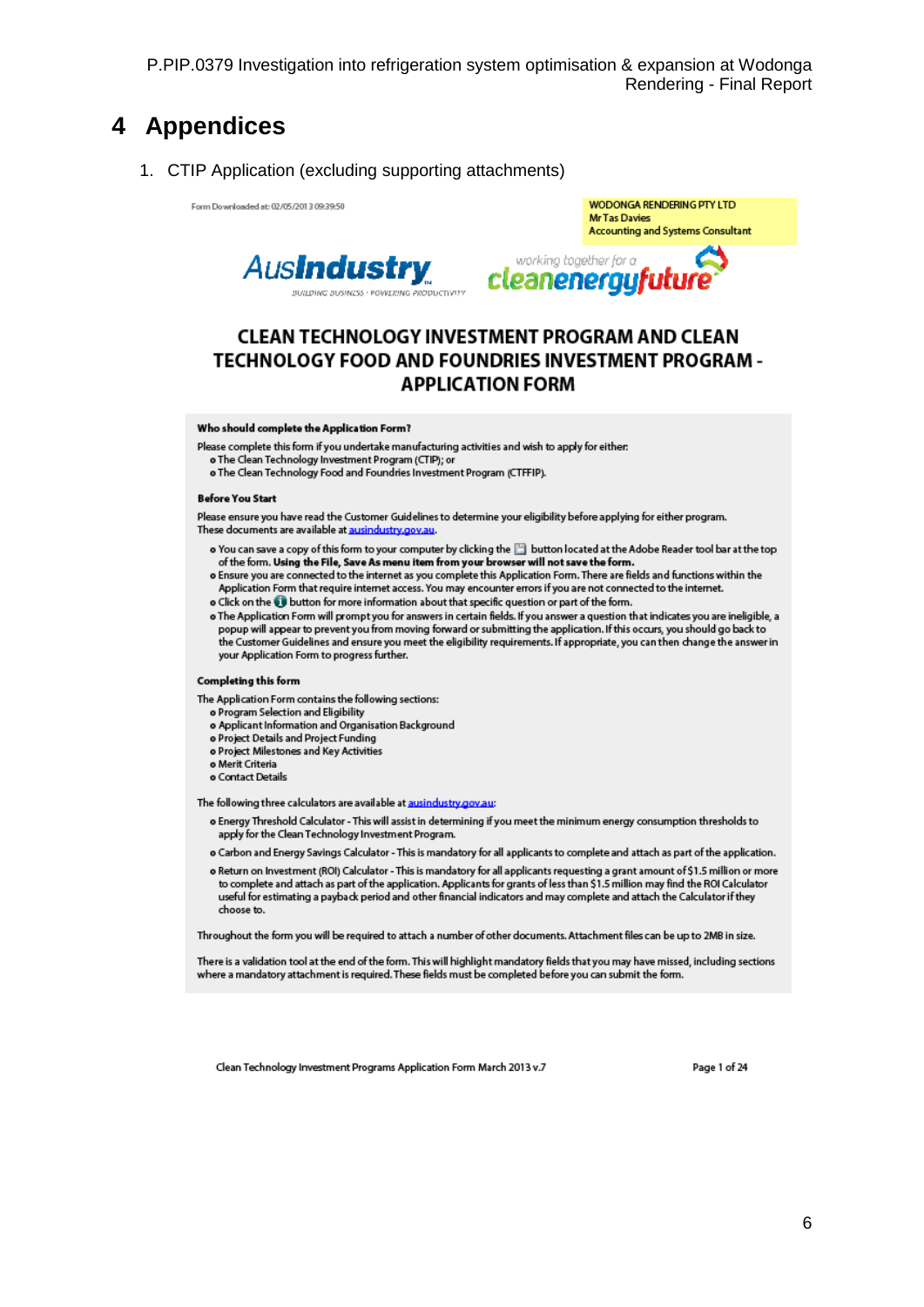#### 2. Refrigeration Energy Efficiency Spread sheet Tool

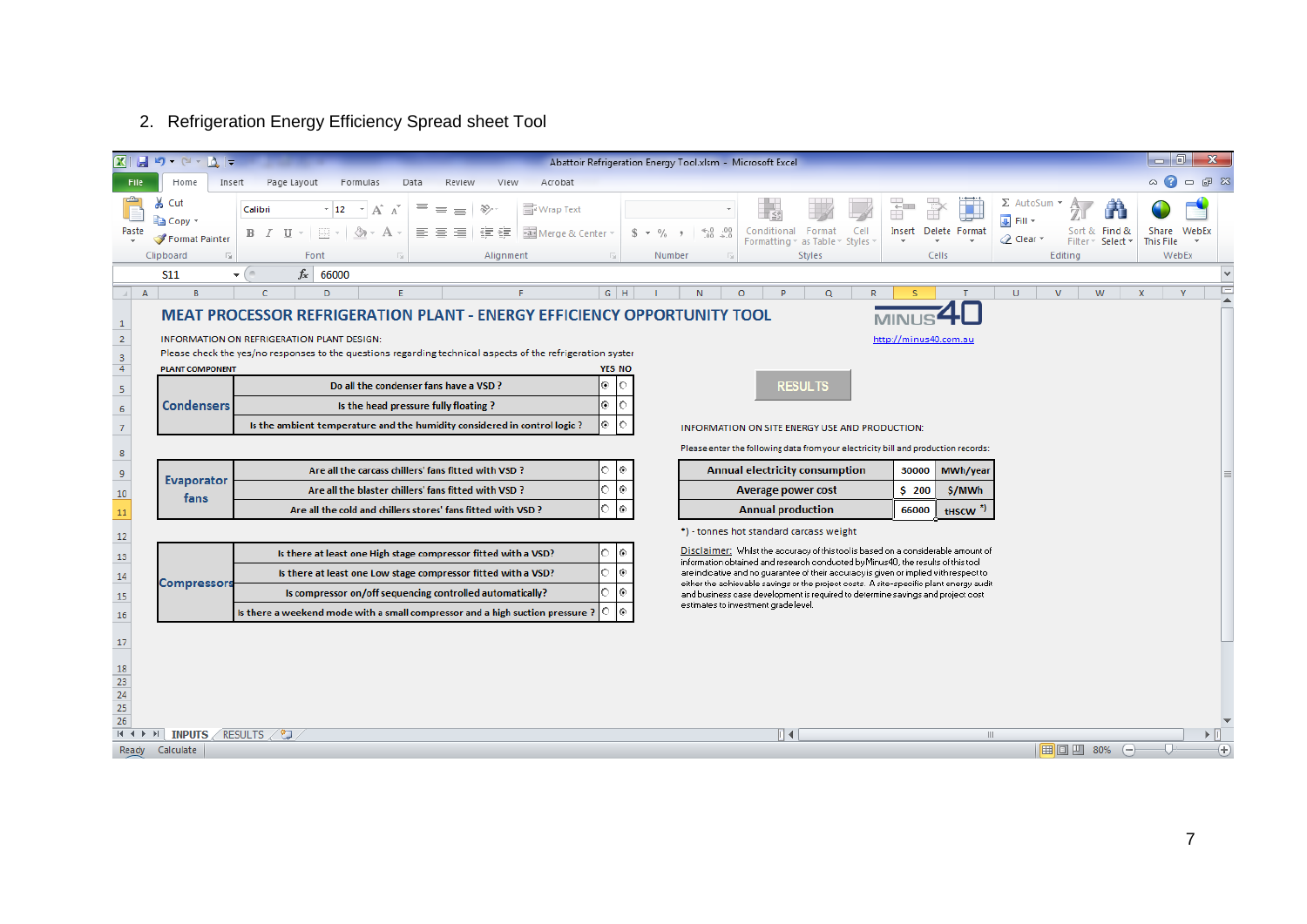P.PIP.0379 Investigation into refrigeration system optimisation & expansion at Wodonga Rendering - Final Report